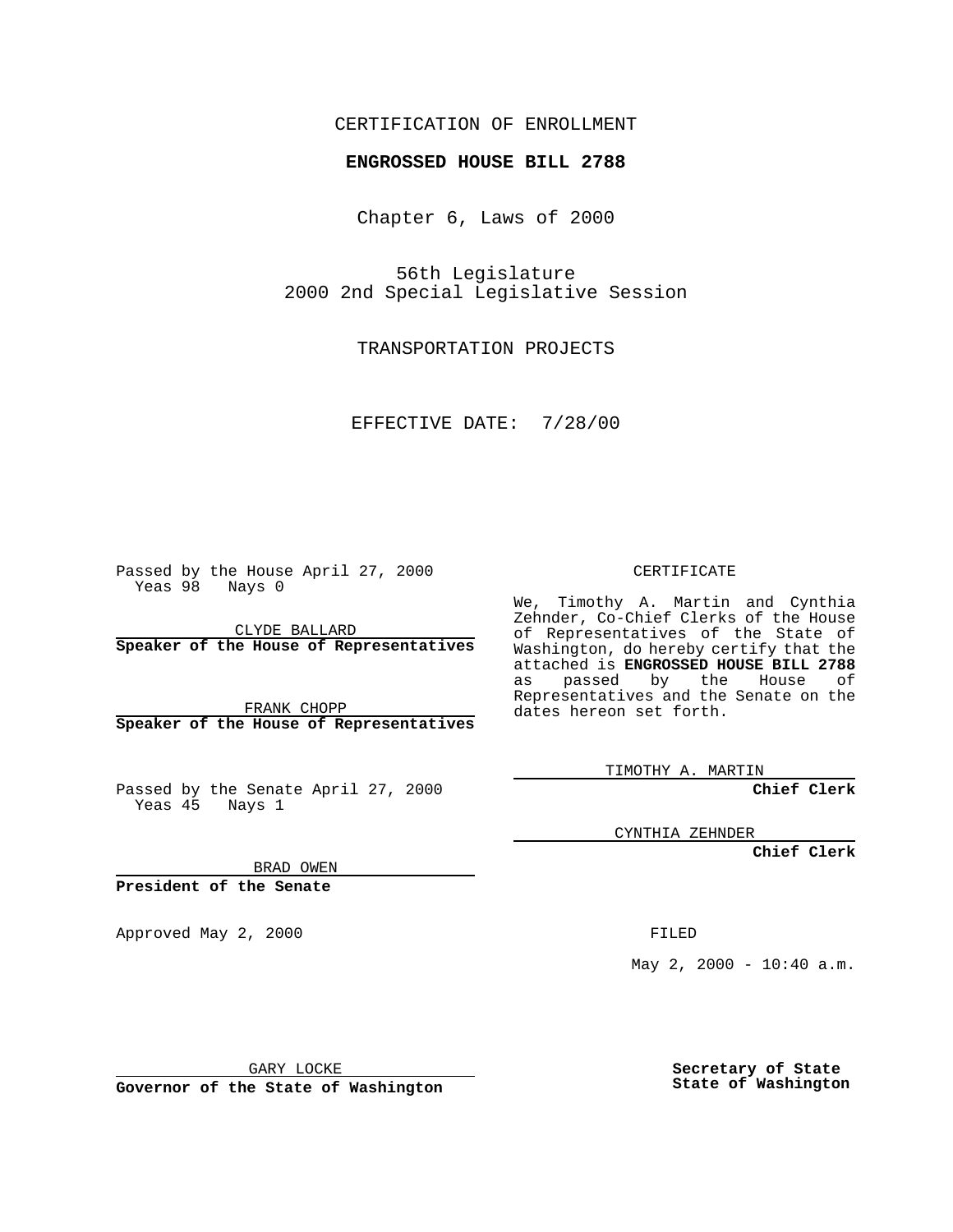## **ENGROSSED HOUSE BILL 2788** \_\_\_\_\_\_\_\_\_\_\_\_\_\_\_\_\_\_\_\_\_\_\_\_\_\_\_\_\_\_\_\_\_\_\_\_\_\_\_\_\_\_\_\_\_\_\_

\_\_\_\_\_\_\_\_\_\_\_\_\_\_\_\_\_\_\_\_\_\_\_\_\_\_\_\_\_\_\_\_\_\_\_\_\_\_\_\_\_\_\_\_\_\_\_

Passed Legislature - 2000 Second Special Session

## **State of Washington 56th Legislature 2000 2nd Special Session**

**By** Representatives Fisher, Mitchell, Radcliff, Scott and Hurst; by request of Transportation Improvement Board

Read first time 01/20/2000. Referred to Committee on Transportation.

 AN ACT Relating to funds for transportation projects; and amending RCW 47.26.500.

BE IT ENACTED BY THE LEGISLATURE OF THE STATE OF WASHINGTON:

 **Sec. 1.** RCW 47.26.500 and 1994 c 179 s 28 are each amended to read as follows:

 In order to provide funds necessary to meet the urgent construction needs on state, county, and city transportation projects, there are hereby authorized for issuance general obligation bonds of the state of 9 Washington in the sum of ((fifty)) one hundred million dollars, which shall be issued and sold in such amounts and at such times as determined to be necessary by the state transportation improvement board. The amount of such bonds issued and sold under the provisions of RCW 47.26.500 through 47.26.507 in any biennium shall not exceed the amount of a specific appropriation therefor, from the proceeds of such bonds, for the construction of state, county, and city transportation projects. The issuance, sale, and retirement of the bonds shall be under the supervision and control of the state finance committee which, upon request being made by the board, shall provide for the issuance, sale, and retirement of coupon or registered bonds to be dated, issued,